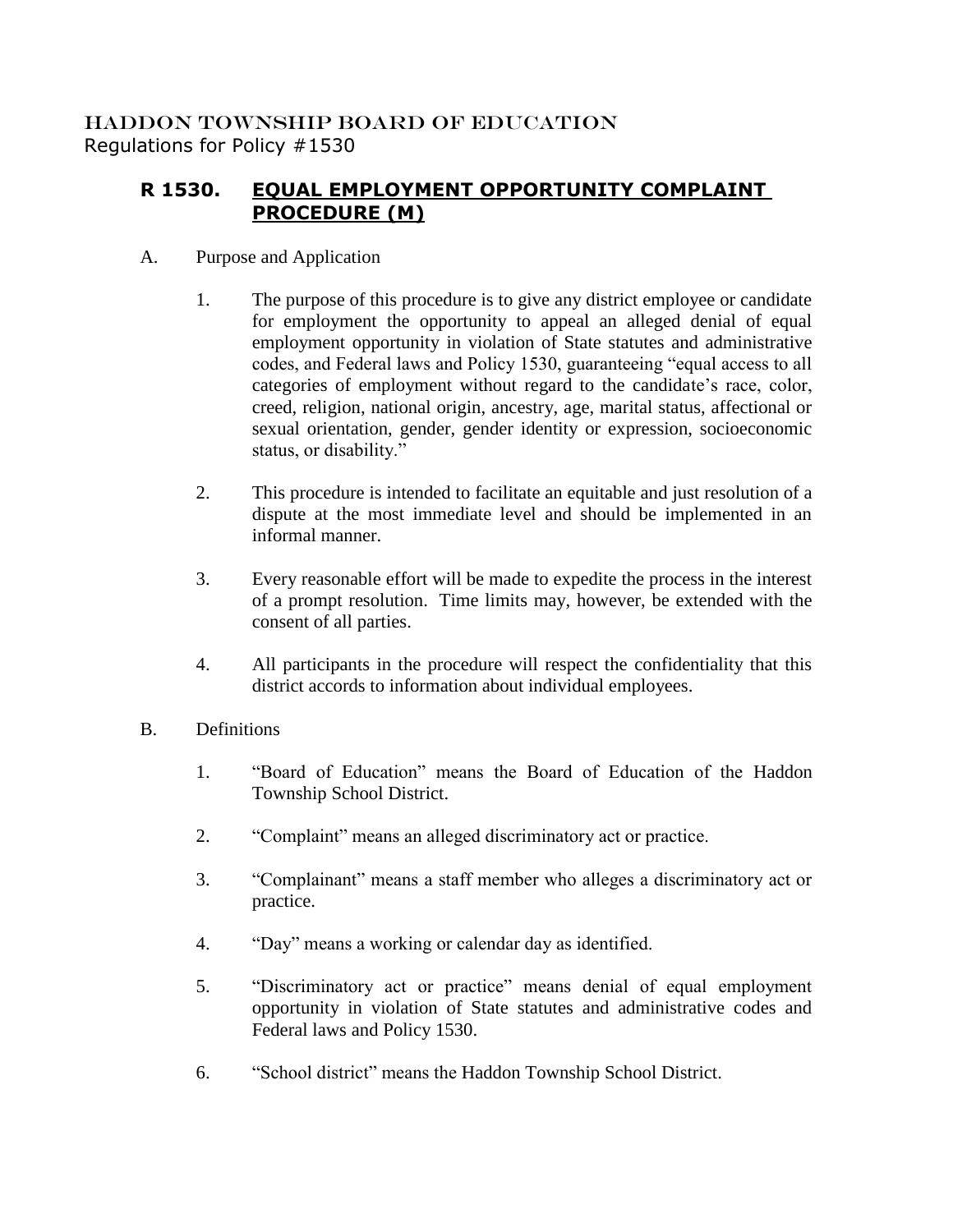## C. Procedure

- 1. A complainant who believes that he/she has been harmed or adversely affected by a discriminatory practice or act prohibited by law and/or policy shall discuss the matter with his/her immediate supervisor in an attempt to resolve the matter informally.
- 2. If the matter is not resolved to the satisfaction of the complainant within thirty working days, the complainant may submit a written complaint to the Affirmative Action Officer. The complaint will include:
	- a. The complainant's name and address,
	- b. The specific act or practice that the complainant complains of,
	- c. The school employee, if any, responsible for the allegedly discriminatory act,
	- d. The results of discussions conducted in accordance with paragraph C.1., and
	- e. The reasons why those results are not satisfactory.
- 3. The Affirmative Action Officer will investigate the matter informally and will respond to the complaint in writing no later than seven working days after receipt of the written complaint. A copy of the complaint and the response will be forwarded to the Superintendent.
- 4. The response of the Affirmative Action Officer may be appealed to the Superintendent in writing within three working days after it has been received by the complainant. The appeal will include the original complaint, the response to the complaint, and the complainant's reason for rejecting the response. A copy of the appeal must be given to the staff member alleged to have acted discriminatorily.
- 5. On his/her timely request (that is, submitted before the expiration of the time within which the Superintendent must render a decision), the complainant will be given an informal hearing before the Superintendent, at a time and place convenient to the parties, but no later than seven working days after the request for a hearing has been submitted. The Superintendent may also require the presence at the hearing of the staff member charged with a discriminatory act and any other person with knowledge of the act complained of.
- 6. The Superintendent will render a written decision in the matter no later than seven working days after the appeal was filed or the hearing was held, whichever occurred later. Copies of the decision will be given to all parties.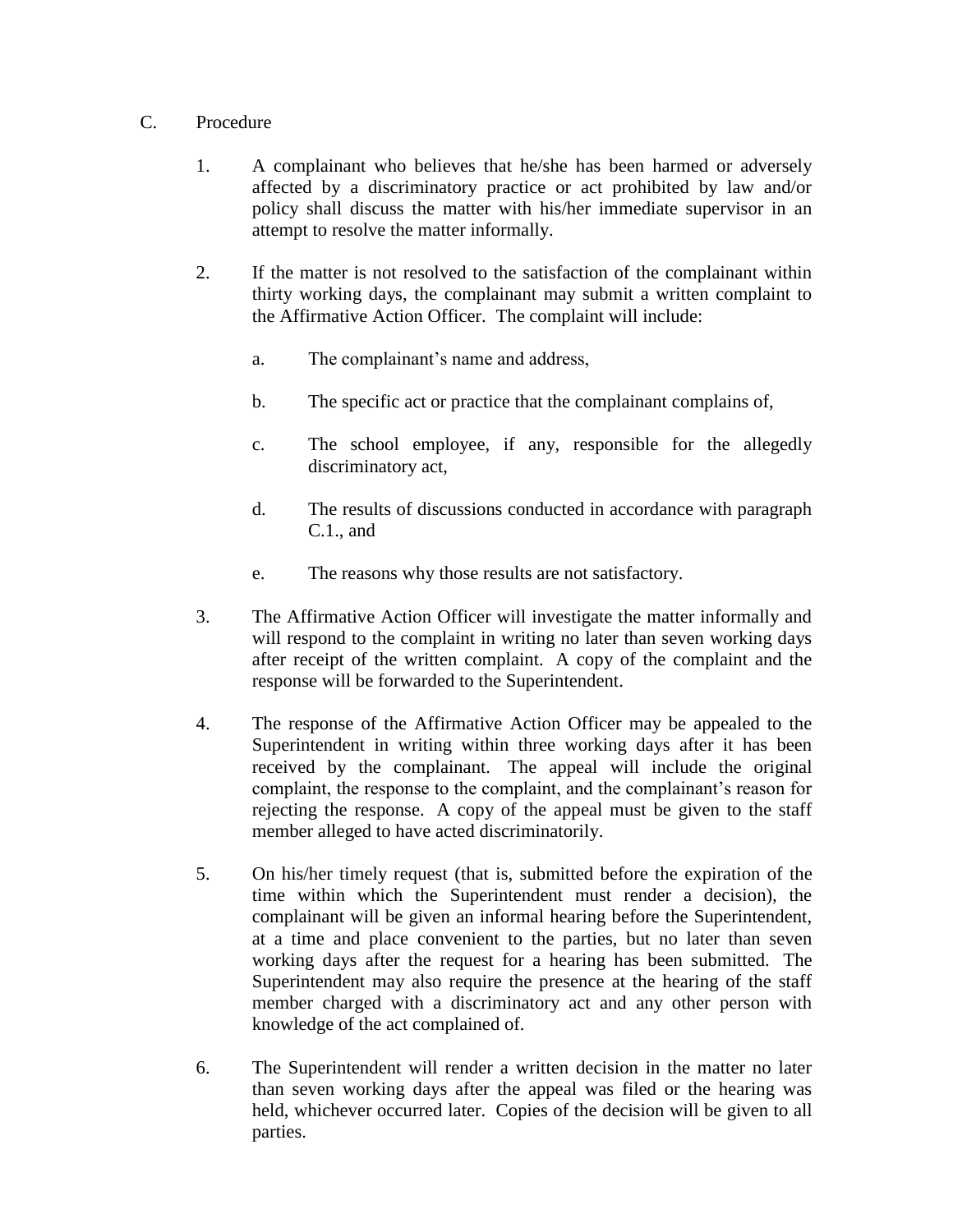- 7. The complainant may appeal the Superintendent's decision to the Board by filing a written appeal with the Board Secretary no later than three working days after receipt of the Superintendent's decision. The appeal shall include:
	- a. The original complaint,
	- b. The response to the complaint,
	- c. The Superintendent's decision,
	- d. A transcript of the hearing, if one has been made, or a summary of the hearing to which all parties have consented, and
	- e. The complainant's reason for believing the Superintendent's decision should be changed.
- 8. A copy of the appeal to the Board must be given to the staff member, if any, charged with a discriminatory act.
- 9. The Board will review all papers submitted and may render a decision on the basis of the proceedings below. If the complainant so requests, the Board may convene a hearing, at which all parties may be represented by counsel and may present and examine witnesses, who will testify under oath.
- 10. The Board will render a written decision no later than forty-five calendar days after the appeal was filed or the hearing held, whichever occurred later. Copies of the decision will be given to all parties.
- 11. The complainant will be informed of his/her right to appeal the Board's decision to the:
	- a. Commissioner of Education New Jersey State Department of Education P.O. Box 500 Trenton, New Jersey 08625-0500 Telephone: (877) 900-6960 or the
	- b. New Jersey Division on Civil Rights Trenton Regional Office Office of the Attorney General 140 East Front Street  $-6^{th}$  Floor Trenton, New Jersey 08625-0090 Telephone: (609) 292-4605